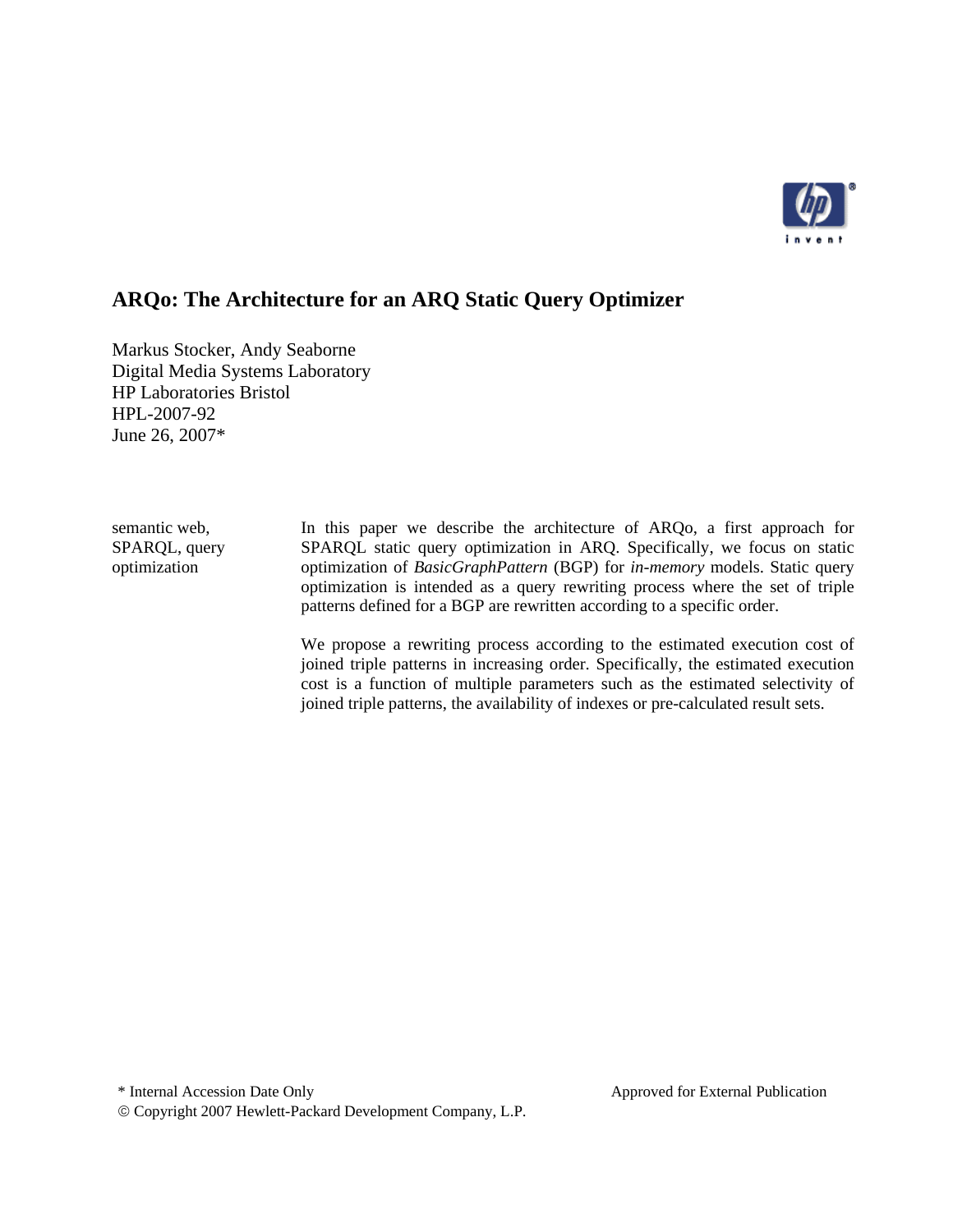# ARQo: The Architecture for an ARQ Static Query Optimizer

Markus Stocker and Andy Seaborne?

HP Labs Bristol {firstname.lastname}@hp.com

Abstract. In this paper we describe the architecture of  $ARQ<sub>0</sub>$ , a first approach for SPARQL static query optimization in ARQ. Specifically, we focus on static optimization of BasicGraphPattern (BGP) for in-memory models. Static query optimization is intended as a query rewriting process where the set of triple patterns defined for a BGP are rewritten according to a specific order.

We propose a rewriting process according to the estimated execution cost of joined triple patterns in increasing order. Specifically, the estimated execution cost is a function of multiple parameters such as the estimated selectivity of joined triple patterns, the availability of indexes or precalculated result sets.

## 1 Introduction

Query optimization is an on-going research area for Relational Database Management Systems (RDBMS). Generally, database systems which provide a declarative language to describe what a query should return, require advanced optimization techniques to enable query evaluation within user friendly time frames. Modern database systems implement a number of optimization techniques on different abstraction levels. For instance, the evaluation of Query Execution Plans  $(QEP)$  is a fundamental optimization and sophisticated techniques greatly affect the query execution performance.

In this paper we present and discuss ARQo, a static query optimizer for  $ARQ<sup>1</sup>$ . Specifically, we focus on static optimization of SPARQL [7]  $BasicGraph-$ Patterns (BGP) for in-memory models. While SPARQL query engines such as ARQ and Sesame<sup>2</sup> generally implement index structures for in-memory models to allow fast retrieval of triples, they still lack advanced static *(i.e.* query rewriting) optimization techniques to optimize the query at the QEP level.

 $ARQo$  is a first proposal to address the problem of  $SPARQL$  static query optimization in  $ARQ$ . The goal is to find the  $QEP$  which minimizes the execution costs. Thereby, execution costs are a function of multiple parameters which may be arbitrary combined depending whether or not the required information is

<sup>?</sup> Contact in case of questions

<sup>1</sup> http://jena.sourceforge.net/ARQ/

<sup>2</sup> http://www.openrdf.org/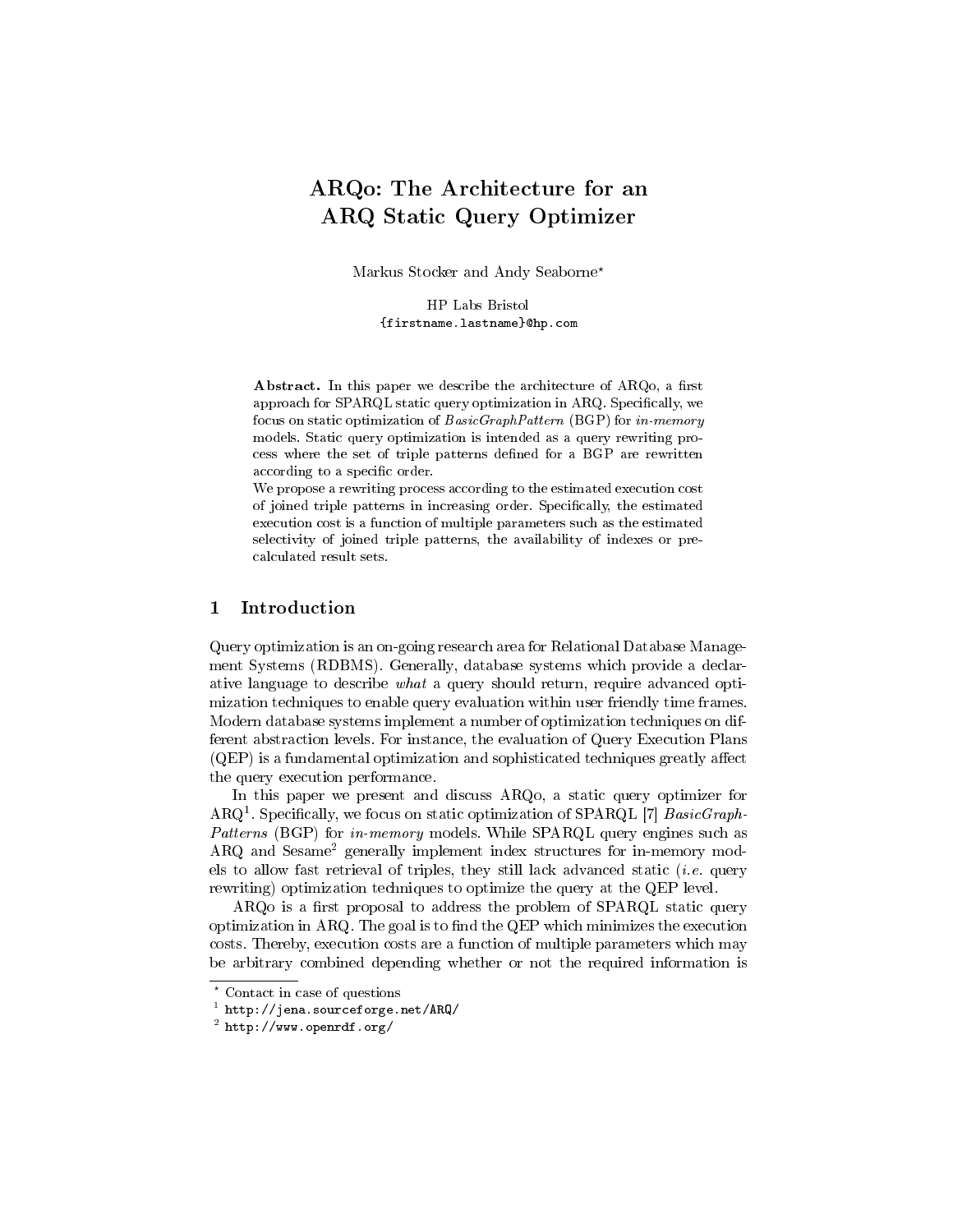available within the query execution context. For instance, index structures or pre-calculated result sets are examples of such parameters.

ARQo implements an extensible architecture for QEP cost estimation. Essentially, the framework enables the implementation of cost estimation techniques and implements a generic strategy to search for the most promising QEP, the QEP which is expected to evaluate the query fastest. Therefore, we formalize the concept of BasicGraphPattern (BGP), QEP plan space and QEP to meet the needs of the architecture.

Moreover, we extend the framework with cost estimation techniques which may be used within different ARQ deployments depending on the specific settings. Specifically, we intend to develop  $(1)$  a generic technique based on variable counting which is especially convenient if specialized information about the underlying ontology is unavailable. Further, we intend to implement (2) a more sophisticated technique based on the concept of joined triple pattern selectivity introduced by Bernstein et al. [1]. We intend to implement the approaches of Selectivity Estimation Index (SEI) and Query Pattern Index (QPI) for the estimation of joined triple pattern selectivity which the authors describe in [1].

The remainder of this paper is structured as follows. In Section 2, we briefly review some related work. In Section 3, we formalize the concepts required for the ARQo architecture, especially the BGP, the QEP and the plan space. In Section 4, we describe the proposed architecture in more details, focusing on the selected approach to identify the most promising QEP. Finally, in Section 5, we present and discuss the QEP cost estimation extensions we intend to provide.

## 2 Related Work

Static query optimization is an on-going research field especially for relational database management systems. Years of research have enabled modern database systems to powerful and fine tuned infrastructures which allow interactive querying for most applications.

In the literature (IBM System R [8], INGRES [9] POSTGRES<sup>3</sup>) the problem of finding the best  $QEP$  is mainly solved using two different approaches, query decomposition or exhaustive search. Query decomposition is a heuristic greedy algorithm that proceeds in a stepwise fashion. The major drawback of this approach is that potentially good plans are ignored by the algorithm. An exhaustive search of the plan space identifies every join combination, *i.e.* all plans for processing two-way joins are considered. The drawback of this approach is the required time for planning, which is bigger than for the query decomposition approach since the algorithm has to scan a potentially huge plan space. The benefit of using an exhaustive search approach is that good plans are not overlooked.

IBM System R  $[8]$  is probably the most prominent and the first example of a relational database system which considers static query optimization techniques.

 $^3$  http://s2k-ftp.cs.berkeley.edu:8000/postgres/papers/UCB-MS-zfong.pdf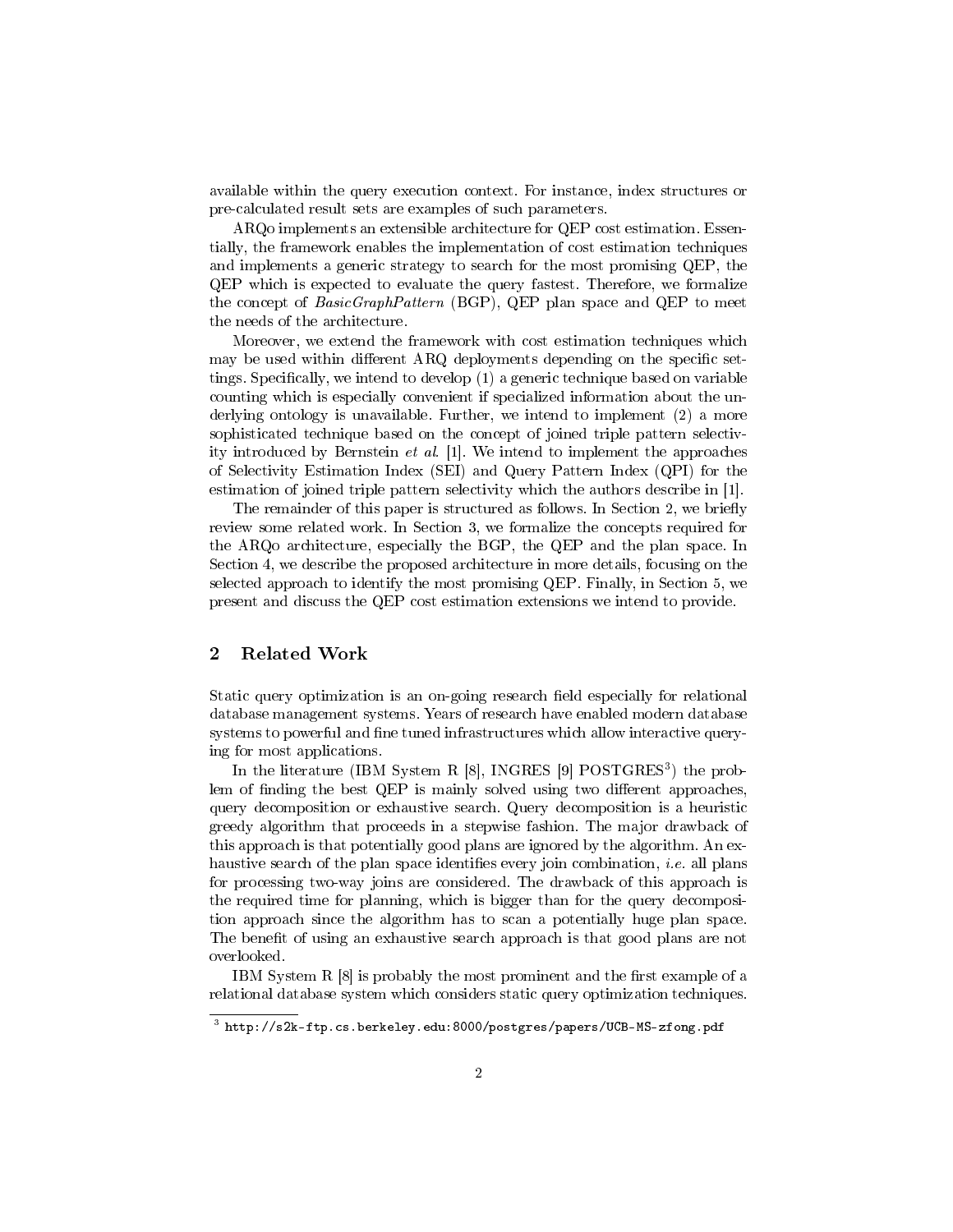Listing 1.1. Example BasicGraphPattern (LUBM Query 2)

```
1 ?X rdf : type ub : GraduateStudent .
2 ?Y rdf: type ub: University
  ?Z rdf:type ub:Department
  ?X ub:memberOf ?Z
```
- ?Z ub: subOrganizationOf ?Y.
- ?X ub: undergraduateDegreeFrom ?Y.

The static optimizer of System R implements an exhaustive search of the plan space where the cost of a plan is calculated based on the required disk accesses and, thus, on the selectivity of conditions [6].

The Sesame open source RDF framework<sup>4</sup> uses some general query optimization techniques based on query rewriting according to the specificity of triple patterns. Essentially, the specificity is a function of the number and type of variables defined for the subject, the predicate and the object of a triple pattern. The query planner selects the triple patterns according to their decreasing specificity.

Harth et al. propose in [4] an optimized index structure for RDF [2] which is extended with statistical information about the data set in the form of occurrence counts of access patterns. This allows efficient lookup for the result set size of an access pattern and, thus, static query optimization according to the selectivity of access patterns. In our approach, we provide selectivity information about joined patterns, which is fundamental since the selectivity of two patterns may be low when considered independently but the joined pattern may be highly selective.

## 3 ARQo Formalization

In this section we formalize the concepts required for ARQo and the goal of SPARQL static query optimization of *BasicGraphPattern* (BGP) for *in-memory* models. To clarify the idea, we provide some figures based on the BGP of Listing 1.1 (i.e. the WHERE clause of the Lehigh University Benchmark (LUBM) [3]).

Given a BGP,  $B$ , we define  $B$  to be a graph  $G$  which is described by the set G of undirected connected graphs. The elements  $g \in \mathcal{G}$  are the components of G. For each pair  $g_i, g_j \in \mathcal{G}, g_i, g_j$  are disconnected.

For SPARQL, an undirected connected graph  $g \in \mathcal{G}$  is an ordered pair  $g :=$  $(N, \mathcal{E})$ , where N is a set, whose elements are triple patterns *(i.e.* the nodes of g) and  $\mathcal E$  is a set of unordered pairs of distinct triple patterns which are joined by a common variable (*i.e.* the edges of  $q$ ).

In Figure 1, we display the undirected connected graph  $g_1 \in \mathcal{G}$  for the BGP of Listing 1.1. Since the triple patterns of the BGP are all joined together,  $\mathcal G$ contains only one element, i.e. the connected graph  $g_1$ . Note, that the numbering

 $^4$  http://www.openrdf.org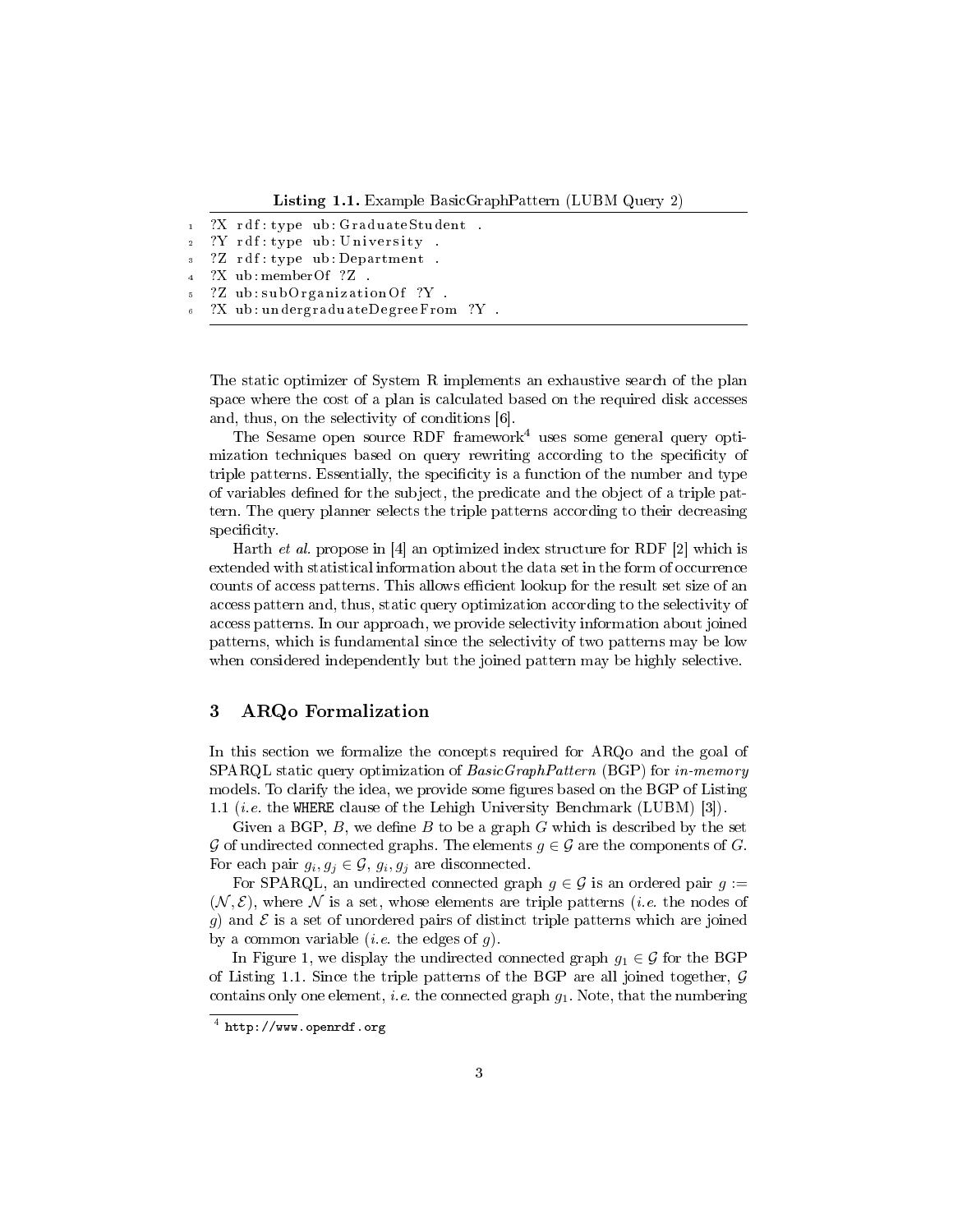

**Fig. 1.** Undirected connected graph  $g_1 \in \mathcal{G}$ 

used for the nodes of  $g_1$  corresponds to the numbering of the triple patterns of the BGP in Listing 1.1. For any two nodes  $(i, j) \in g_1$ , there is a path between i and  $j$ , if the triple patterns corresponding to  $i$  and  $j$  are joined together by one or more variables.

In SPARQL, the execution order of pairwise disconnected graphs  $q \in \mathcal{G}$  is arbitrary, since the overall result set corresponds to the Cartesian product of the result sets for any  $g \in \mathcal{G}$ . Thus, the problem of statically optimizing B is a sub-problem of optimizing each  $g \in \mathcal{G}$ .

**Definition 1.** The size of  $g \in \mathcal{G}$  is the number of nodes of g.

**Definition 2.** A QEP for  $g \in \mathcal{G}$  is an ordered set of the nodes of g.

**Definition 3.** For  $q \in \mathcal{G}$  we define the set  $\mathcal{P}$  as the QEP space of q. The size of P is the total number of QEPs  $p \in \mathcal{P}$ , i.e. the number of ordered permutations of the nodes of g.

Given the size N of  $q \in \mathcal{G}$ , the size of P is N! (for an uniprocessor machine). Thus, even for simple SPARQL queries with a few joined triple patterns, the expanded QEP space  $P$  is huge. Therefore, we need an efficient way how to identify the most promising QEP.

A QEP for B is described by an unordered set,  $\mathcal{Q}$ , whose elements  $p \in \mathcal{P}$  are QEPs. The size of  $Q$  equals the size of  $G$ . Thus, the QEP for  $B$  is described by the QEP of each component of  $G$ .

Therefore, we state the optimization problem as the search for the most promising QEP  $p$  within the plan space  $\mathcal P$  for each undirected connected graph  $g \in \mathcal{G}$ , building, hence, the unordered set  $\mathcal{Q}$  of QEPs for the components of  $G$ , where  $G$  is the graph which reflects the BGP  $B$ .

Note, that a QEP  $p \in \mathcal{P}$  can be represented as a Directed Acyclic Graph (DAG). We define D as the set of DAGs d for a  $q \in \mathcal{G}$ . For any  $d \in \mathcal{D}$ , the unordered set  $\mathcal E$  of joined triple patterns (*i.e.* edges) of  $g \in \mathcal G$  is transformed to a set  $A$  of directed edges (*i.e.* arcs).

In Figure 2, we show the DAG corresponding to the QEP which executes the BGP of Listing 1.1 top-down. For any two nodes  $(i, j) \in d_1$ , there is a directed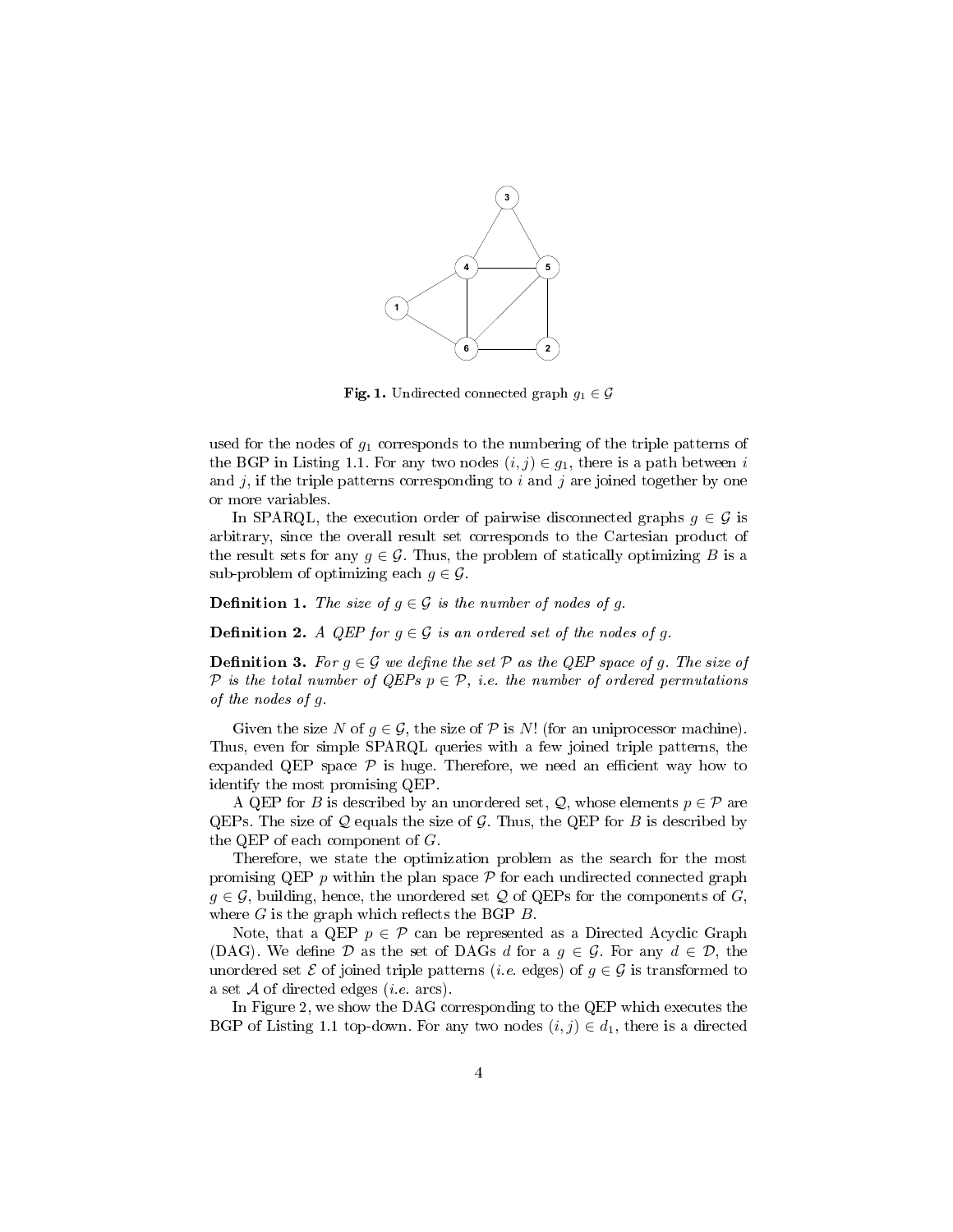

Fig. 2. DAG  $d_1 \in \mathcal{D}$ 

path between i and j, if the triple patterns corresponding to i and j are joined together by one or more variables and  $i$  is executed first.

Hence, there is a clear relationship between the set  $P$  of QEPs and the set  $D$  of DAGs. More precisely, we can state the following function,

$$
f: QEP \to DAG \tag{1}
$$

which is injective, not surjective and not bijective. Thus, a QEP can be uniquely mapped to a DAG, but a DAG is an abstraction for one or more QEPs. Following Equation 1, a QEP may be described as a materialization of an undirected connected graph  $g \in \mathcal{G}$  in the form of a directed acyclic graph  $d \in \mathcal{D}$ .

## 4 ARQo Architecture

In this section we concisely describe the architecture of ARQo. Essentially, ARQo is a plug-in module for ARQ with three main components: (1) the optimization core, a (2) heuristic broker and an (3) extensible pool of heuristic techniques.

#### 4.1 The Optimization Core

The optimization core implements the main technique used to statically optimize SPARQL Basic Graph Patterns (BGP). As described in Section 3, we intend to abstract a BGP as a graph G, where G is a set  $G$  of undirected connected graphs, *i.e.* the components of  $G$ .

We, hence, optimize each  $g \in \mathcal{G}$ , *i.e.* we search for the most promising materialization of g in the form of a DAG. This task is mainly solved by the following steps. Given a  $g \in \mathcal{G}$ , we (1) provide g with estimated execution costs for the nodes and edges. Thereby, costs are estimated by heuristics which are implemented in  $ARQo$  and are extensible for user specific purposes. Then, we  $(2)$ identify the Minimum Spanning Tree (MST) of  $g$  by means of an algorithm which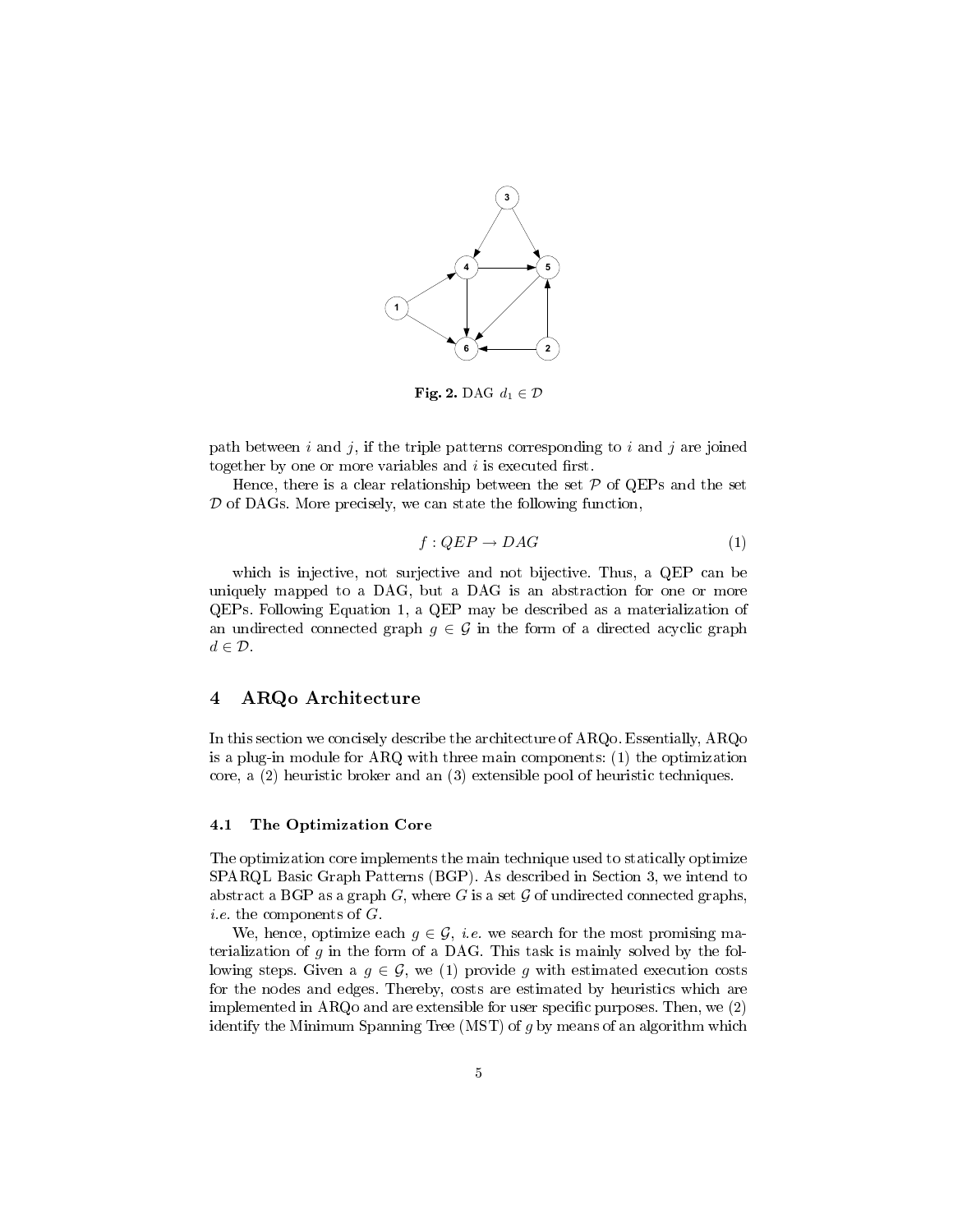returns an ordered set  $\mathcal T$  of joined triple patterns *(i.e.* edges). For instance, the Kruskal MST algorithm [5] identifies the edges of the MST in increasing weight.

The elements  $t \in \mathcal{T}$  are ordered according to the total cost for each element t, *i.e.* the edges of g. The total cost of t is calculated as a function of the costs of the edge and the related nodes. Thus, we define the partial order relation  $(\mathcal{T}, \leq)$ with the properties of reflexivity, antisymmetry and transitivity. Moreover, we define an order relation  $(\mathcal{N}, \leq)$  for the elements  $t \in \mathcal{T}$ , where  $\mathcal N$  is the set of nodes for a specific  $t \in \mathcal{T}$ . Thus, we get a set  $\mathcal T$  with edges t which are ordered by increasing estimated total cost, where each  $t \in \mathcal{T}$  is a set N of the nodes of t. The set  $\mathcal N$  is a pair of nodes ordered by increasing estimated costs. Finally, we (3) extract the nodes from  $\mathcal T$  to a set  $\mathcal Q$  by selecting the nodes according to the two order relations ( $\mathcal{T}, \leq$ ) and ( $\mathcal{N}, \leq$ ). The set Q features a list of distinct nodes, *i.e.* triple patterns and reflects the most promising QEP. Note that the elements  $q \in \mathcal{Q}$ , *i.e.* the nodes of g, represent a specific QEP and, thus, define a DAG. We may describe  $\mathcal Q$  as a materialization of q in the form of the DAG specified by the elements  $q \in \mathcal{Q}$ . In fact, the order relation of  $\mathcal{Q}$ , which is specified by  $(\mathcal{T}, \leq)$  and  $(N, \leq)$ , allows to construct the corresponding DAG by selecting the head and tail nodes  $q \in \mathcal{Q}$  according to the order relation of  $\mathcal{Q}$  and the join relationship between node pairings.



Fig. 3. MST for the undirected connected graph  $g_1 \in \mathcal{G}$  of Listing 1.1

In Figure 3, we show the undirected connected graph  $g_1 \in \mathcal{G}$  for the BGP of Listing 1.1. For each node and edge, we provide the selectivities of the corresponding (joined) triple pattern(s). Further, we highlight the MST. Based on this solution, we may build the ordered set  $\mathcal T$  of edges with the elements,

$$
\mathcal{T} = \{(5,6), (5,3), (5,2), (1,4), (6,4)\}
$$

Finally, the ordered set  $Q$  of distinct nodes which reflects the most promising QEP contains the elements,

$$
\mathcal{Q} = \{5,6,3,2,1,4\}
$$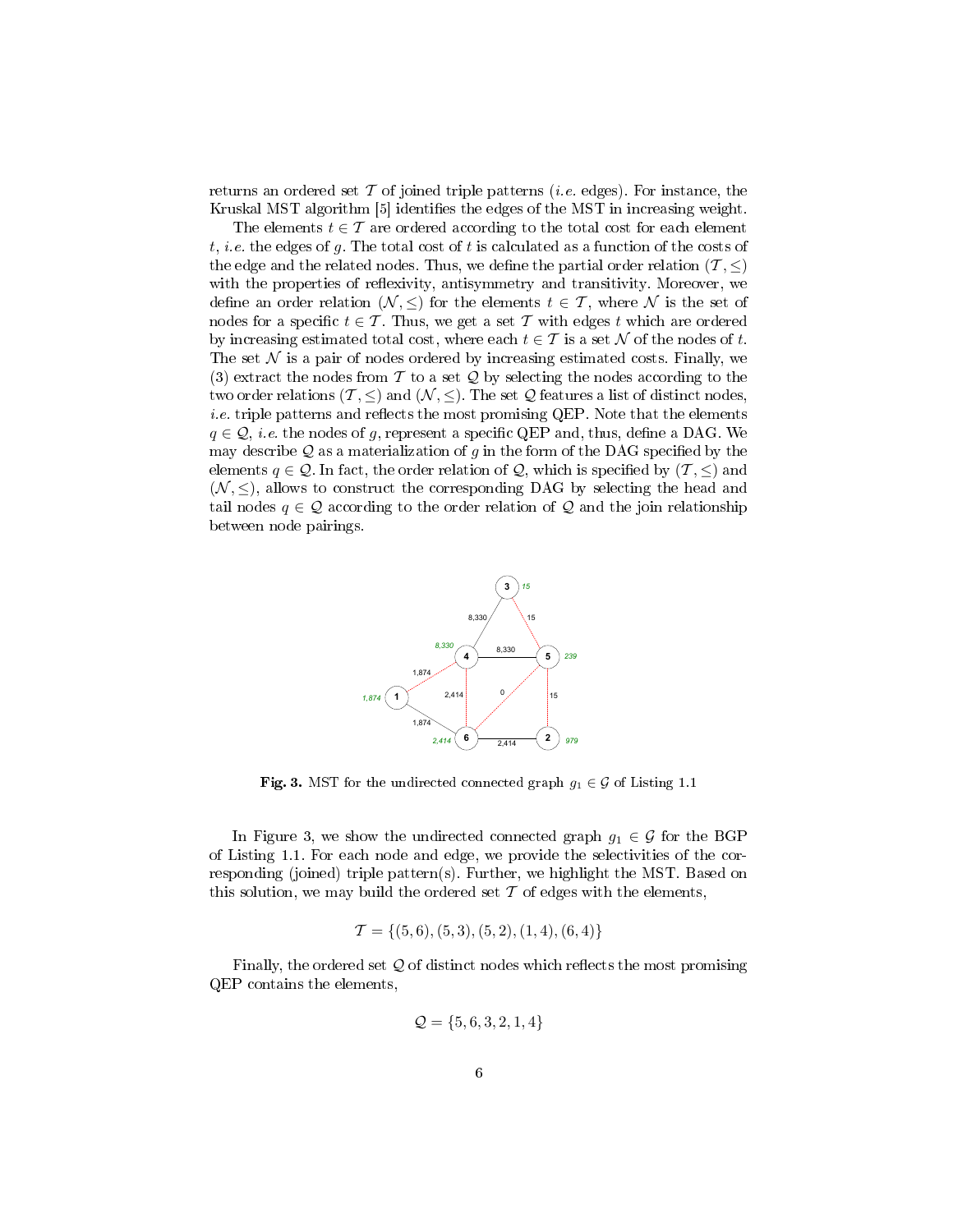

Fig. 4. DAG of the most promising QEP

Listing 1.2. Optimized BasicGraphPattern (LUBM Query 2)

?Z ub: subOrganizationOf ?Y. ?X ub : undergraduateDegreeFrom ?Y . ?Z rdf:type ub:Department. ?Y rdf:type ub: University . ?X rdf:type ub:GraduateStudent . ?X ub : memberOf ?Z .

In Figure 4 we display the DAG which corresponds to the most promising  $QEP$  and reflects the selected sequence of distinct nodes *(i.e.* triple patterns) of the set Q, whereas in Listing 1.2 we list the reordered optimized BGP.

#### 4.2 The Heuristic Broker

The heuristic broker is a component which selects the best heuristic cost estimation for joined triple pattern according to specific settings. Such settings may be the availability of specialized statistical information about the underlying ontology, cached result sets for joined triple patterns or specialized access paths for triple pattern evaluation. The main goal of the broker is to provide the optimization core with the best available cost estimation heuristic according to the settings, or with the heuristic specifically selected by the user.

#### 4.3 The Extensible Pool of Heuristic Techniques

The extensible pool of heuristic techniques implements a number of different heuristics to estimate the execution cost of (joined) triple patterns. Such heuristics are required by the optimization core to select the most promising QEP. In fact, they provide the estimated execution costs for the nodes and edges of each  $q \in \mathcal{G}$ . We implement the third component as a typical framework which allows to extend specific, user-defined, techniques. In Section 5, we describe in more details the techniques we intend to provide out-of-the-box.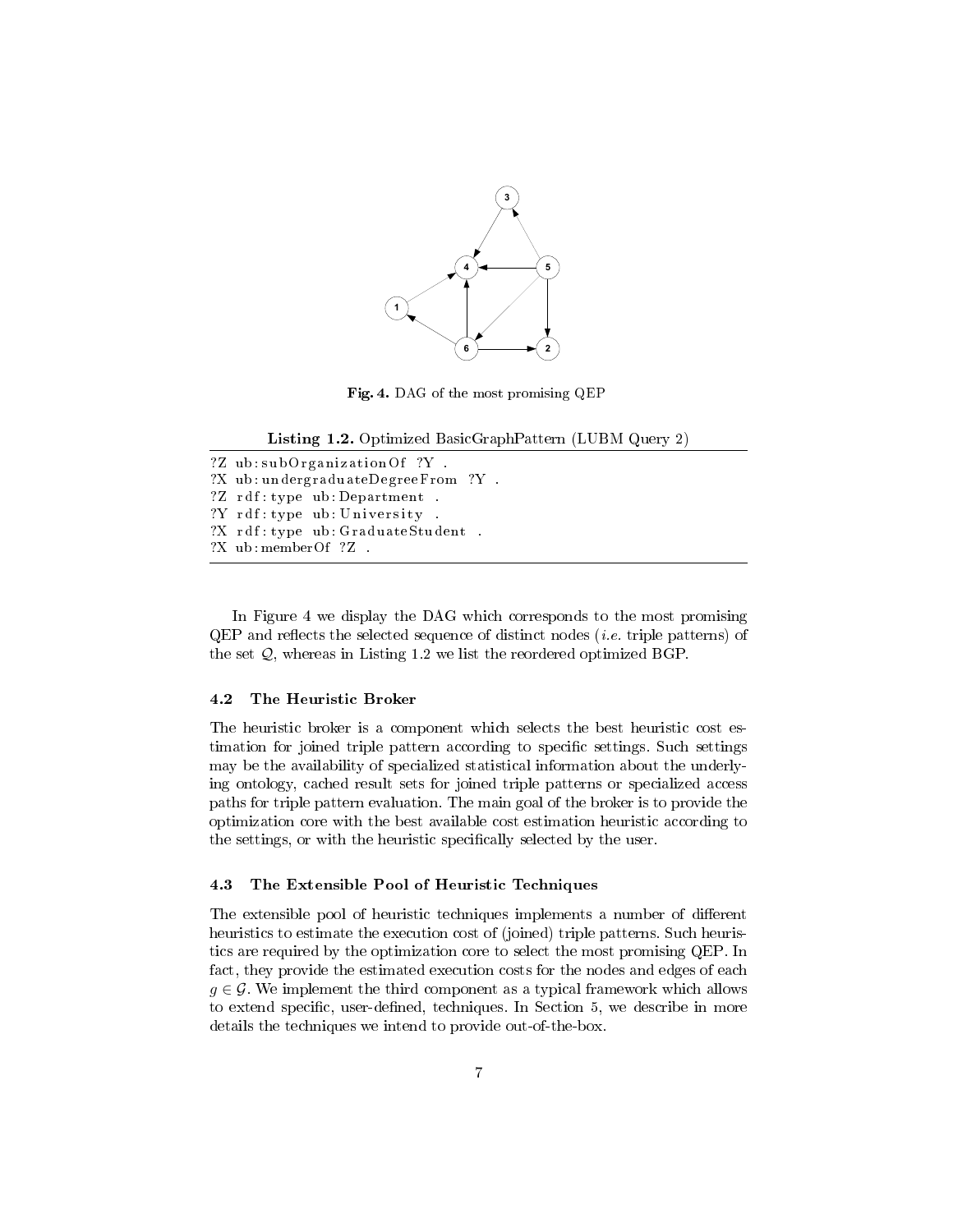### 5 ARQo Extensions

In this section, we briefly introduce the two main heuristics for (joined) triple pattern cost estimation we intend to develop for ARQo.

### 5.1 Variable Counting

The first heuristic is a simple variable counting technique. The goal is to provide a simple optimization technique also if specialized statistical information about the underlying ontology is not available to ARQo. This heuristic will provide the optimization core with a constant cost of 1.0 for edges. However, the cost of a node will be a function of the number and type of variables defined in the corresponding triple pattern. In fact, a higher execution cost will be assigned to triple patterns with more variables. Moreover, a variable subject leads to a higher execution cost as a variable predicate or object.

#### 5.2 Selectivity Estimation

A second heuristic is an implementation of the Selectivity Estimation Index (SEI) and the Query Pattern Index (QPI) first introduced by Bernstein et al. and described in [1]. The SEI is used to estimate the cost execution of triple patterns, *i.e.* nodes, whereas the QPI is used to estimate the cost of joins, *i.e.* edges. Based on specialized statistical indexes about the underlying ontology, the SEI and QPI are expected to result into improved SPARQL static query optimization (as illustrated by the evaluation performed by Bernstein et al. in  $[1]$ .

Next, we concisely describe the SEI and the QPI and present an approach how both may be combined to estimate more accurately the selectivity of joined triple patterns defined in SPARQL queries.

SEI: The Selectivity Estimation Index. The SEI is used to estimate the selectivity [8] of a triple pattern. Given a triple pattern  $T$ , the formula

$$
sel(T) = sel(S) \times sel(P) \times sel(O)
$$

estimates the selectivity of  $T$ . Thus, the selectivity of a triple pattern is calculated as the multiplication of the selectivity for the building blocks of a triple pattern, *i.e.* the subject S, the predicate P and the object O. We refer to Bernstein et al. [1] for a detailed description of the SEI technique.

QPI: The Query Pattern Index. The QPI provides information about the selectivity of joined triple patterns, more precisely, the selectivity of two joined triple patterns. The ontology schema is used to automatically generate the QPI.

In fact, the rdfs:domain and rdfs:range properties of rdf:Property instances, allow to identify pairs of rdf:Property instances which can be joined because of a matching class for the rdfs:domain and rdfs:range properties.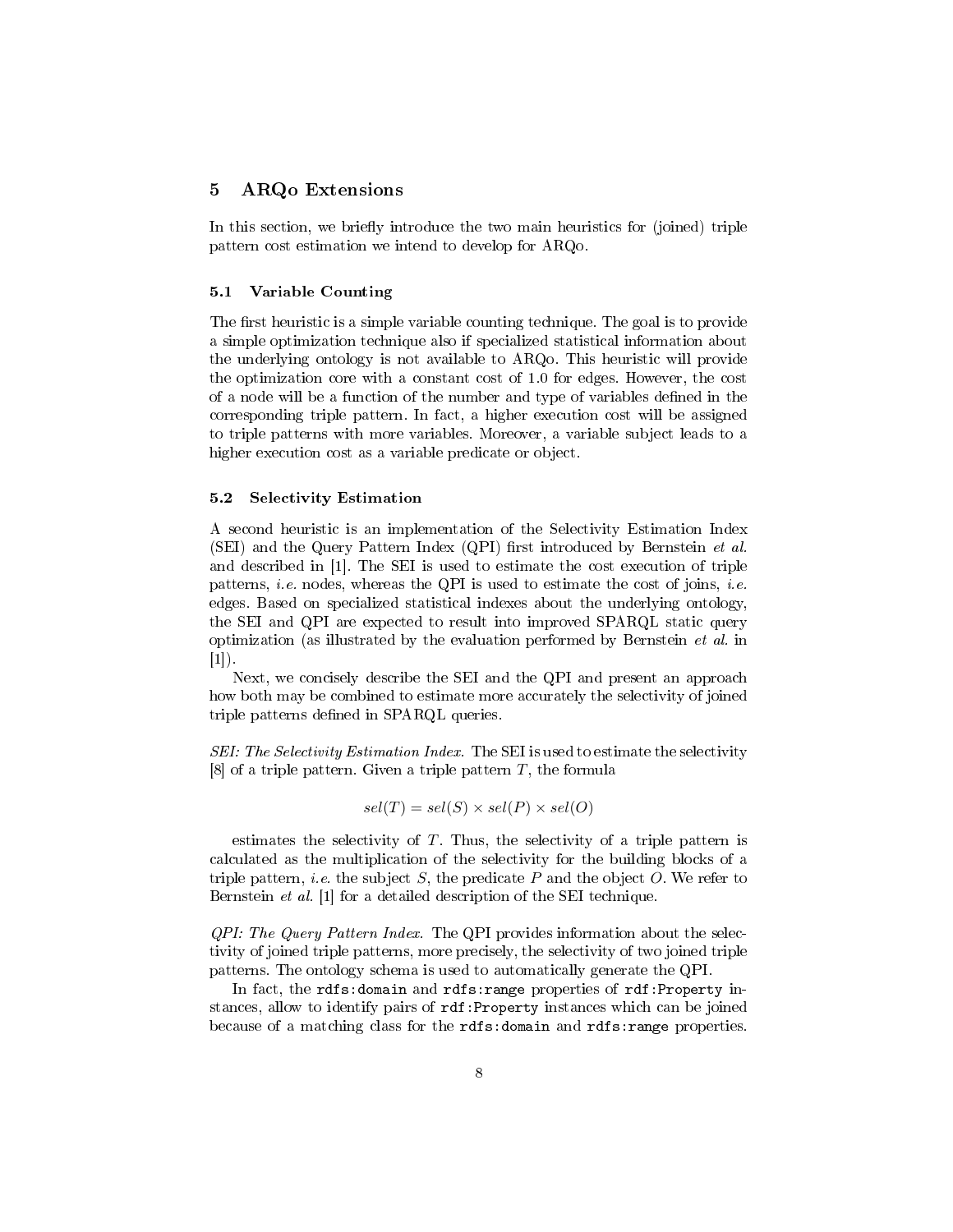For a detailed discussion about the QPI technique we refer to Bernstein et al.<sup>5</sup>  $|1|$ .

Combining the SEI and the QPI. The QPI is essentially a list of two joined triple patterns with variables defined for the subject and the object<sup>6</sup>. However, SPARQL queries do not always define variables for the subject and the object of joined triple patterns. Thus, the QPI enables the retrieval of the selectivity for joined patterns which are an upper bound for the selectivity of the pattern defined in the query. For instance, consider the following SPARQL query (we list only the WHERE clause)

```
?x rdf:type ub:GraduateStudent .
?x ub:undergraduateDegreeFrom ?y .
```
The QPI allows a lookup for the selectivity of

```
?x rdf:type ?y .
?x ub:undergraduateDegreeFrom ?z .
```
which only approximates the real selectivity of the joined pattern defined in the SPARQL query. In fact, the QPI selectivity of the pattern is an upper bound for the selectivity of any possible query pattern which can be built for the two joined patterns. Thus, we know that the selectivity of a SPARQL query pattern is potentially lower.

We intend to use the SEI selectivity estimation to estimate the selectivity for a given subject and object. The QPI selectivity may be reduced using the SEI selectivity estimation by a specific formula.

#### 5.3 Other Heuristics

Of course we may think of many other cost estimation heuristic. For instance, we could extend ARQ with a cache for the selectivity of executed query patterns. This incremental cache could be exploited by a corresponding heuristic which considers the cached selectivities while estimating the cost of (joined) triple patterns. As another example, we could extend ARQ with a cache for result sets of query patterns and implement a heuristic which assigns lower execution costs to triple patterns whose result sets are cached. As an example for a user specific setting, if someone provides a simple index about the occurrences of distinct predicates, we may implement a simple heuristic which considers this specific index to estimate the execution cost of triple patterns.

 $5$  The QPI technique is not yet published. However, the authors have submitted both techniques as contribution to the ISWC2007.

 $6$  Note, that the variables are of the set  $(?x, ?y, ?z)$ , *i.e.* the joined triple pattern defines a common variable where the class type matches for the rdfs:domain and rdfs:range properties